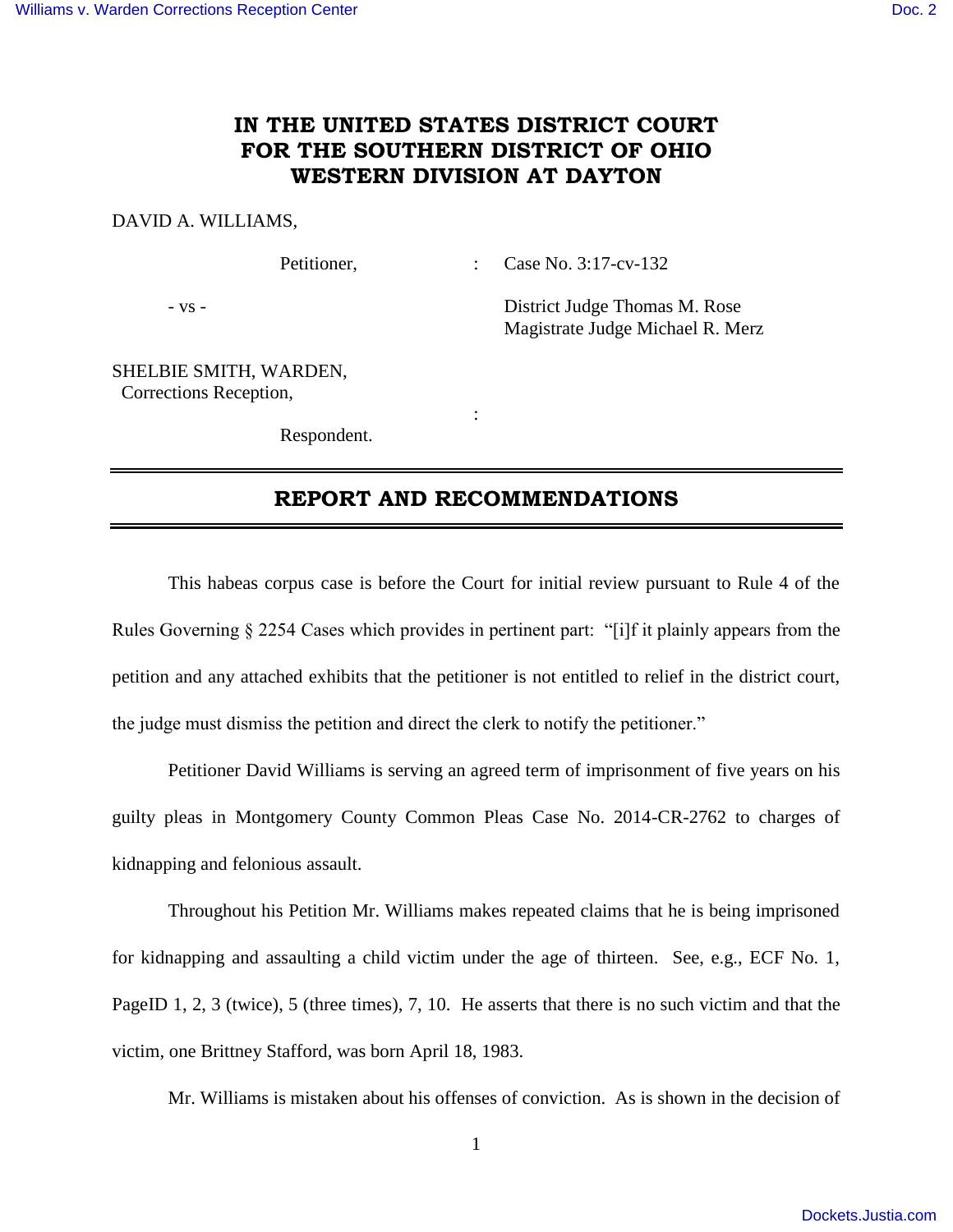the Second District Court of Appeals on direct appeal, Mr. Williams was indicted under Ohio Revised Code § 2905.01(B) for kidnapping. State v. Williams, Case No. CA 26635, 2016-Ohio-5655, 2016 Ohio App. LEXIS 3528 (2<sup>nd</sup> Dist. Sept. 2, 2016). That statute prohibits the removal of any person (1) by force, threat or deception or (2) by any means if the person is under thirteen or mentally incompetent. In reviewing the sentencing transcript, the court of appeals noted that the sentencing judge found that Mr. Williams had admitted the necessary facts for conviction, to wit, that he had taken the victim out of the house and into a truck and that she jumped from the truck trying to get away from him. Id. at ¶ 16. The court of appeals found that Mr. Williams' admissions, which say nothing about a victim under thirteen or a mentally incompetent victim, were sufficient for conviction. Id. at  $\P$  23-25. Of course if the charge had been about a mentally incompetent or under age victim, admission of that fact would have been necessary for conviction.

#### **Conclusion**

 The fundamental premise of the Petition – that Mr. Williams is being imprisoned for kidnapping a person under thirteen – is wrong. Because of that his Petition does not state a claim upon which relief can be granted in federal habeas corpus. The Petition should therefore be dismissed with prejudice. Because reasonable jurists would not disagree with this conclusion, Petitioner should be denied a certificate of appealability and the Court should certify to the Sixth Circuit that any appeal would be objectively frivolous and therefore should not be permitted to